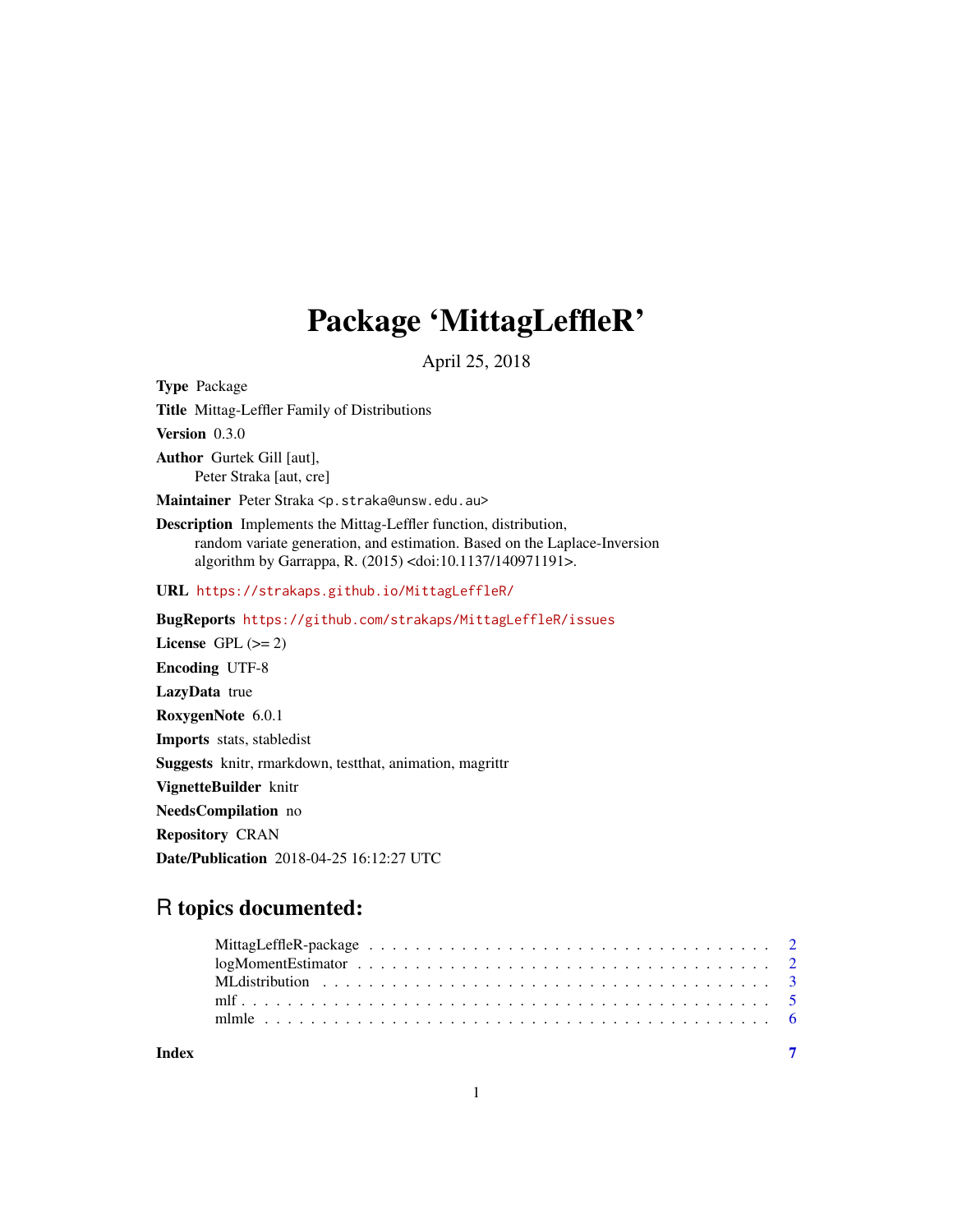<span id="page-1-0"></span>MittagLeffleR-package *Mittag-Leffler family of distributions*

#### Description

A generalization of the exponential distribution. Contains

- the Mittag-Leffler function [mlf](#page-4-1)
- distributions ([dml](#page-2-1), [pml](#page-2-1), [qml](#page-2-1)) and random variate generation ([rml](#page-2-1))
- a log-moment estimator ([logMomentEstimator](#page-1-1)), and maximum likelihood estimator ([mlmle](#page-5-1))

#### Details

- [Plots of the Mittag-Leffler distributions](https://strakaps.github.io/MittagLeffleR/articles/MLdist.html)
- [Details of Mittag-Leffler random variate generation](https://strakaps.github.io/MittagLeffleR/articles/parametrisation.html)
- [Probabilities and Quantiles](https://strakaps.github.io/MittagLeffleR/articles/probsNquantiles.html)

Also see the package web page at [https://strakaps.github.io/MittagLeffleR/reference/](https://strakaps.github.io/MittagLeffleR/reference/index.html) [index.html](https://strakaps.github.io/MittagLeffleR/reference/index.html)

#### Author(s)

Maintainer: Peter Straka <p.straka@unsw.edu.au>

Authors:

• Gurtek Gill <rickygill01@gmail.com>

#### See Also

Useful links:

- <https://strakaps.github.io/MittagLeffleR/>
- Report bugs at <https://github.com/strakaps/MittagLeffleR/issues>

<span id="page-1-1"></span>logMomentEstimator *Log-Moments Estimator for the Mittag-Leffler Distribution.*

#### Description

Tail and scale parameter of the Mittag-Leffler distribution are estimated by matching with the first two empirical log-moments (see Cahoy et al., <http://doi.org/10.1016/j.jspi.2010.04.016>).

#### Usage

 $logMomentEstimator(x, alpha = 0.05)$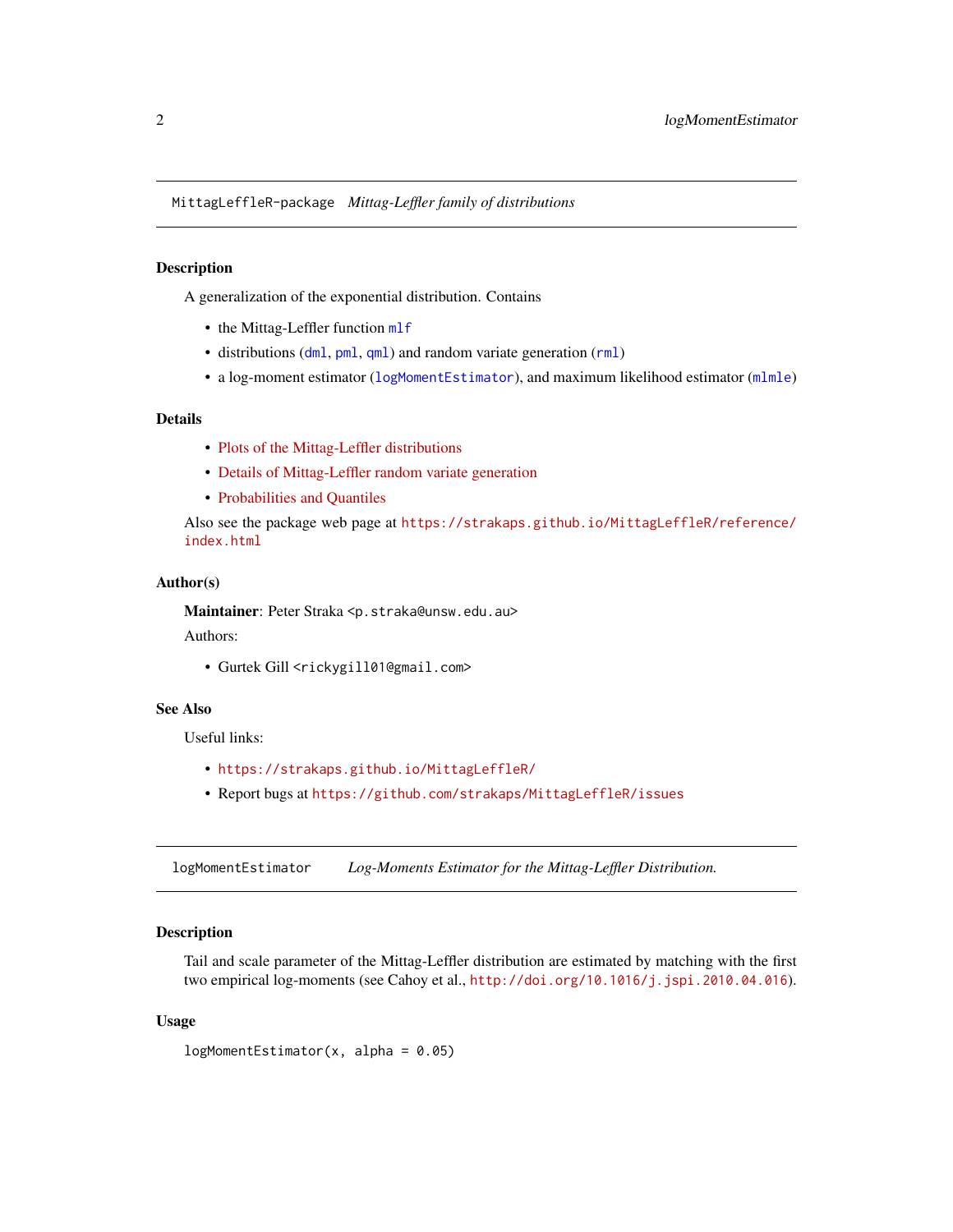#### <span id="page-2-0"></span>MLdistribution 3

#### **Arguments**

| $\boldsymbol{\mathsf{x}}$ | A vector of non-negative data.                          |
|---------------------------|---------------------------------------------------------|
| alpha                     | Confidence intervals are calculated at level 1 - alpha. |

#### Value

A named vector with entries (nu, delta, nuLo, nuHi, deltaLo, deltaHi) where nu is the tail parameter and delta the scale parameter of the Mittag-Leffler distribution, with confidence intervals (nuLo, nuHi) resp. (deltaLo, deltaHi).

#### References

Cahoy, D. O., Uchaikin, V. V., & Woyczynski Wojbor, W. A. (2010). Parameter estimation for fractional Poisson processes. Journal of Statistical Planning and Inference, 140(11), 3106–3120. <http://doi.org/10.1016/j.jspi.2010.04.016>

Cahoy, D. O. (2013). Estimation of Mittag-Leffler Parameters. Communications in Statistics - Simulation and Computation, 42(2), 303–315. <http://doi.org/10.1080/03610918.2011.640094>

#### Examples

 $logMomentEstimator(rml(n = 1000, scale = 0.03, tail = 0.84), alpha=0.95)$ 

MLdistribution *Distribution functions and random number generation.*

#### <span id="page-2-1"></span>**Description**

Probability density, cumulative distribution function, quantile function and random variate generation for the two types of Mittag-Leffler distribution. The Laplace inversion algorithm by Garrappa is used for the pdf and cdf (see [https://www.mathworks.com/matlabcentral/fileexchange/](https://www.mathworks.com/matlabcentral/fileexchange/48154-the-mittag-leffler-function) [48154-the-mittag-leffler-function](https://www.mathworks.com/matlabcentral/fileexchange/48154-the-mittag-leffler-function)).

#### Usage

 $dml(x, tail, scale = 1, log = FALSE, second_type = FALSE)$ pml(q, tail, scale = 1, second.type = FALSE, lower.tail = TRUE,  $log.p = FALSE$  $qml(p, tail, scale = 1, second-type = FALSE, lower$  $.tail = TRUE,$  $log.p = FALSE$ rml(n, tail, scale = 1, second.type = FALSE)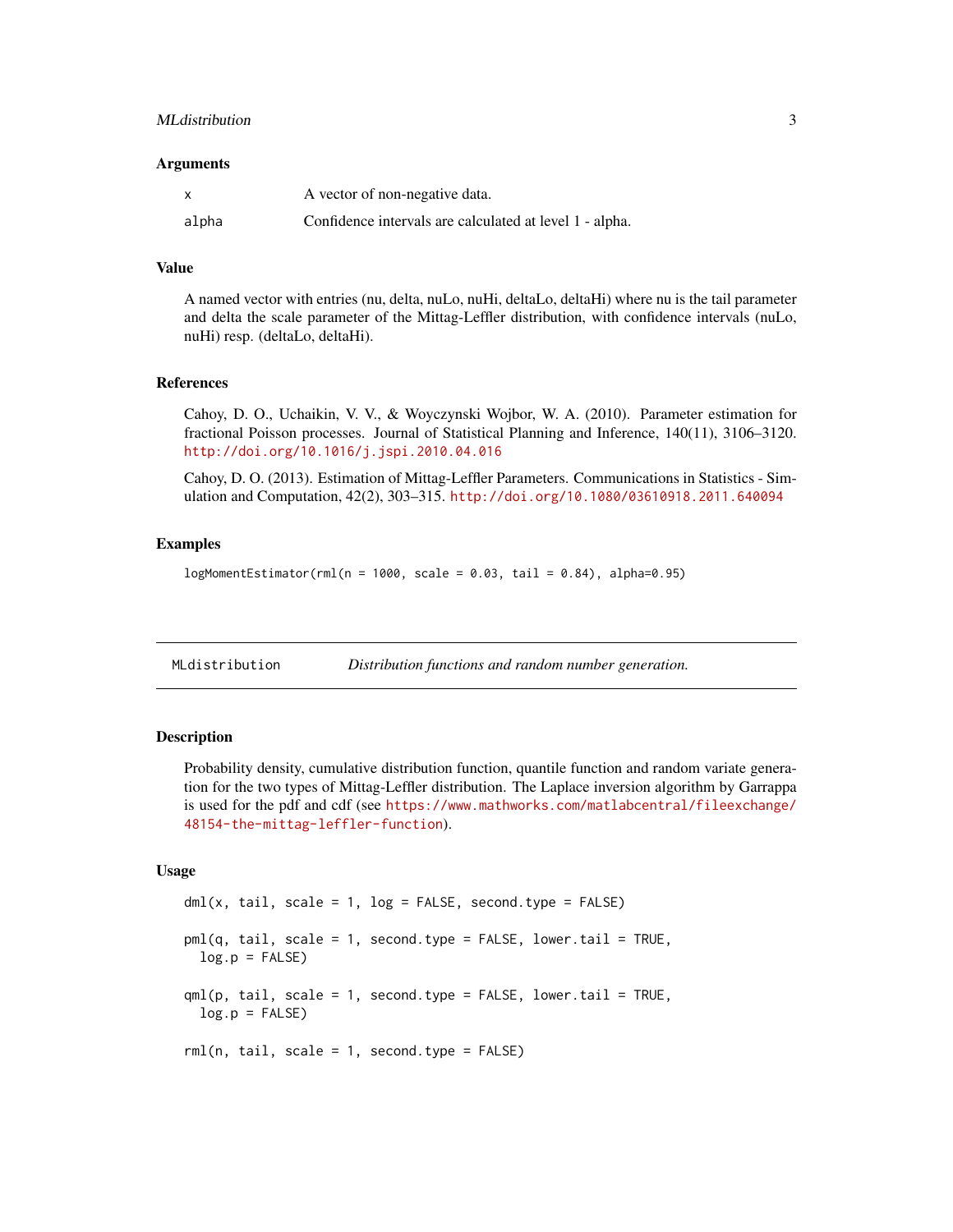#### <span id="page-3-0"></span>Arguments

| x, q        | vector of quantiles.                                                                           |
|-------------|------------------------------------------------------------------------------------------------|
| tail        | tail parameter.                                                                                |
| scale       | scale parameter.                                                                               |
| log, log.p  | logical; if TRUE, probabilities $p$ are given as $log(p)$ .                                    |
| second.type | logical; if FALSE (default), first type of Mittag-Leffler distribution is assumed.             |
| lower.tail  | logical; if TRUE, probabilities are $P[X \leq x]$ otherwise, $P[X > x]$                        |
| p           | vector of probabilities.                                                                       |
| n           | number of observations. If length(n) $> 1$ , the length is taken to be the number<br>required. |

#### Details

The Mittag-Leffler function ml f defines two types of probability distributions:

The first type of Mittag-Leffler distribution assumes the Mittag-Leffler function as its tail function, so that the CDF is given by

$$
F(q; \alpha, \tau) = 1 - E_{\alpha,1}(-(q/\tau)^{\alpha})
$$

for  $q \ge 0$ , tail parameter  $0 < \alpha \le 1$ , and scale parameter  $\tau > 0$ . Its PDF is given by

$$
f(x; \alpha, \tau) = x^{\alpha - 1} E_{\alpha, \alpha} [-(x/\tau)^{\alpha}]/\tau^{\alpha}.
$$

As  $\alpha$  approaches 1 from below, the Mittag-Leffler converges (weakly) to the exponential distribution. For  $0 < \alpha < 1$ , it is (very) heavy-tailed, i.e. has infinite mean.

The second type of Mittag-Leffler distribution is defined via the Laplace transform of its density f:

$$
\int_0^\infty \exp(-sx) f(x;\alpha,1) dx = E_{\alpha,1}(-s)
$$

It is light-tailed, i.e. all its moments are finite. At scale  $\tau$ , its density is

$$
f(x; \alpha, \tau) = f(x/\tau; \alpha, 1)/\tau.
$$

#### Value

dml returns the density, pml returns the distribution function, qml returns the quantile function, and rml generates random variables.

#### References

Haubold, H. J., Mathai, A. M., & Saxena, R. K. (2011). Mittag-Leffler Functions and Their Applications. Journal of Applied Mathematics, 2011, 1–51. <http://doi.org/10.1155/2011/298628>

Mittag-Leffler distribution. (2017, May 3). In Wikipedia, The Free Encyclopedia. [https://en.](https://en.wikipedia.org/w/index.php?title=Mittag-Leffler_distribution&oldid=778429885) [wikipedia.org/w/index.php?title=Mittag-Leffler\\_distribution&oldid=778429885](https://en.wikipedia.org/w/index.php?title=Mittag-Leffler_distribution&oldid=778429885)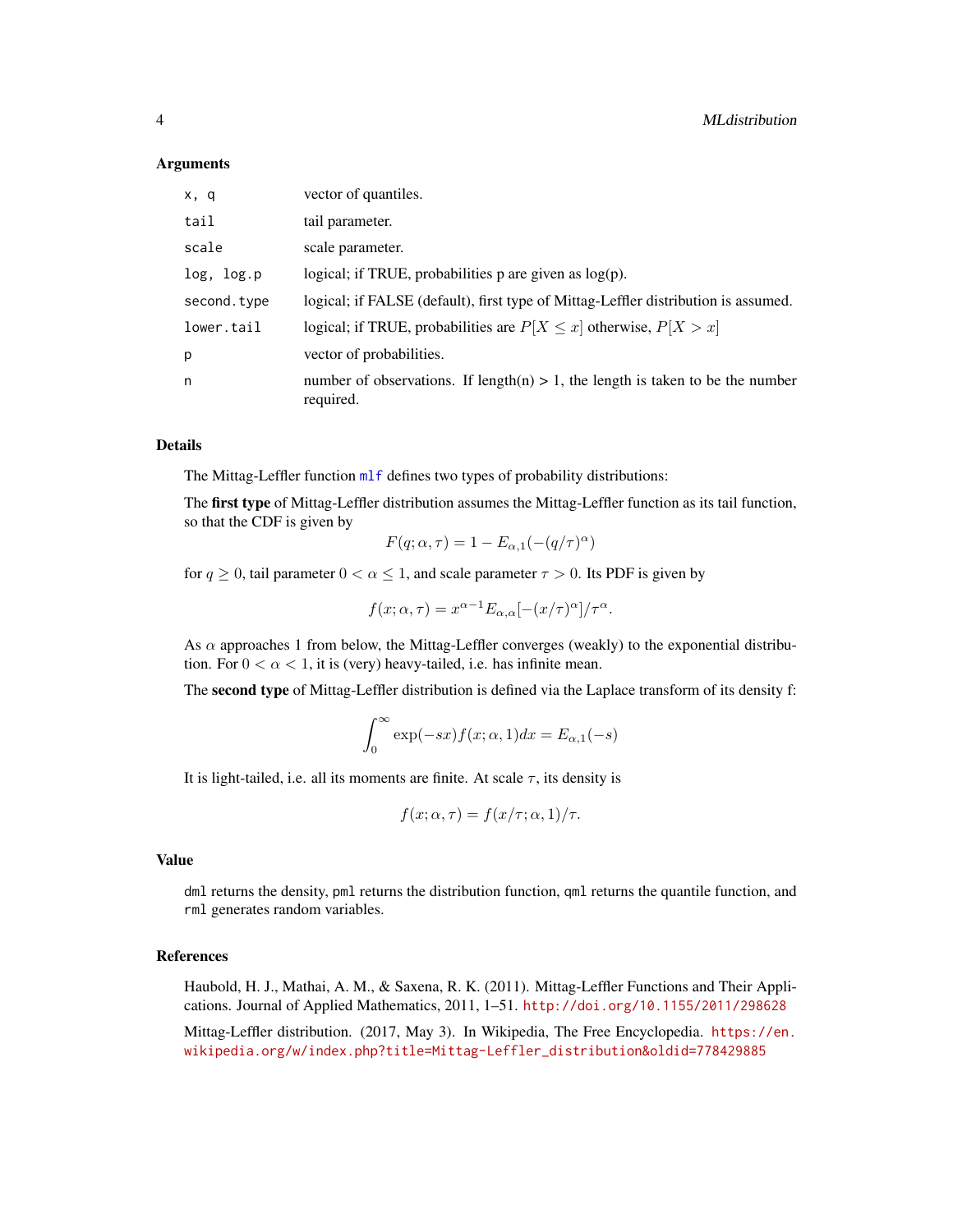<span id="page-4-0"></span> $m$   $\sim$  5

#### Examples

```
dml(1, 0.8)
dml(1, 0.6, second.type=TRUE)
pml(2, 0.7, 1.5)
qml(p = c(0.25, 0.5, 0.75), tail = 0.6, scale = 100)rml(10, 0.7, 1)
```
<span id="page-4-1"></span>

mlf *Mittag-Leffler Function.*

#### Description

The generalized (two-parameter) Mittag-Leffer function is defined by the power series

$$
E_{\alpha,\beta}(z) = \sum_{k=0}^{\infty} z^k / \Gamma(\alpha k + \beta)
$$

for complex z and complex  $\alpha$ ,  $\beta$  with  $Real(\alpha) > 0$  (only implemented for real valued parameters).

#### Usage

 $mlf(z, a, b = 1, g = 1)$ 

#### Arguments

|         | The argument (real-valued)                                  |
|---------|-------------------------------------------------------------|
| a, b, g | Parameters of the Mittag-Leffler distribution; see Garrappa |

#### Value

mlf returns the value of the Mittag-Leffler function.

#### References

Garrappa, R. (2015). Numerical Evaluation of Two and Three Parameter Mittag-Leffler Functions. SIAM Journal on Numerical Analysis, 53(3), 1350–1369. <http://doi.org/10.1137/140971191>

The Mittag-Leffler function. MathWorks File Exchange. [https://au.mathworks.com/matlabcen](https://au.mathworks.com/matlabcentral/fileexchange/48154-the-mittag-leffler-function)tral/ [fileexchange/48154-the-mittag-leffler-function](https://au.mathworks.com/matlabcentral/fileexchange/48154-the-mittag-leffler-function)

#### Examples

mlf(2,0.7)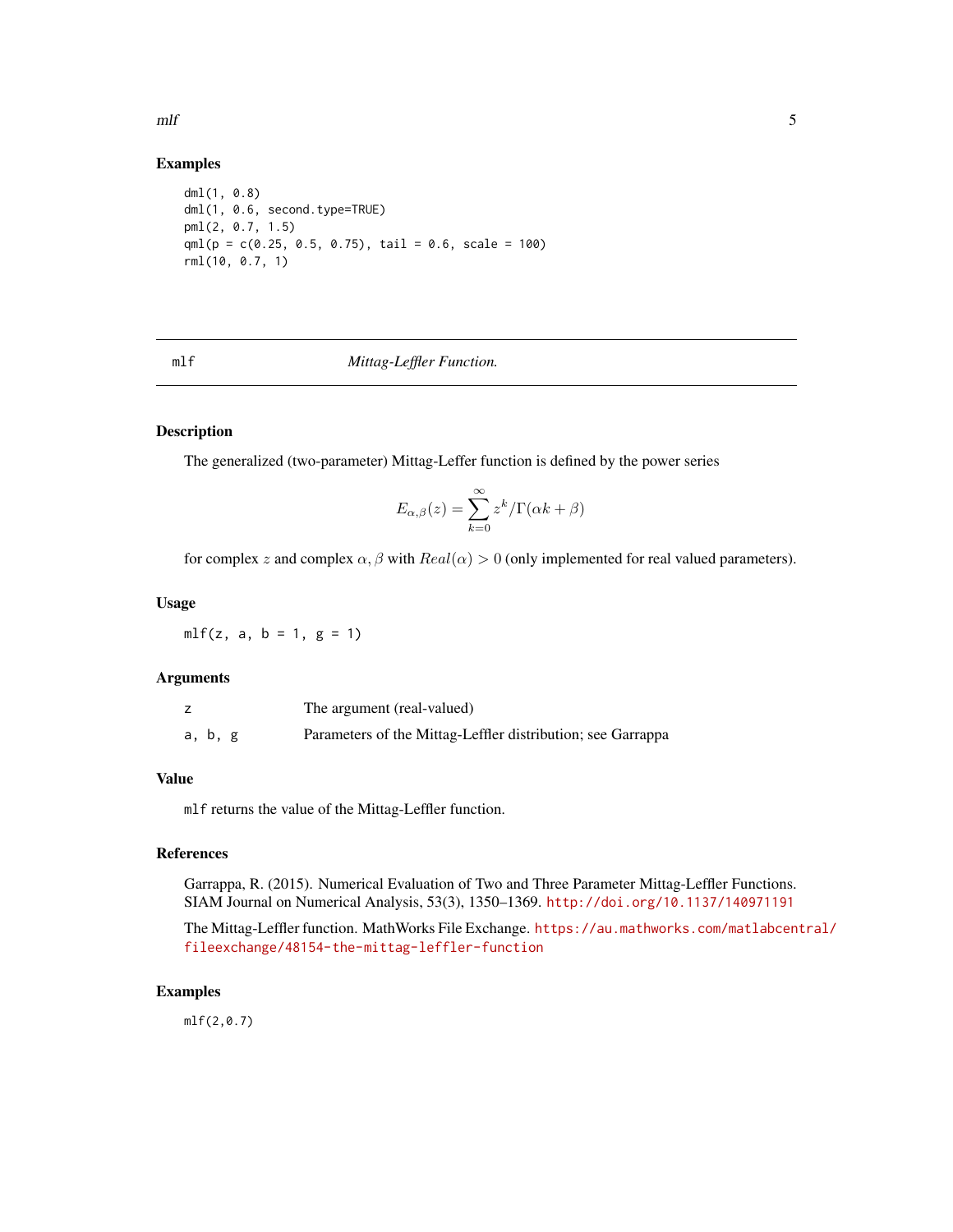#### <span id="page-5-1"></span><span id="page-5-0"></span>Description

Optimizes the bivariate loglikelihood of the Mittag-Leffler distribution via [optim](#page-0-0). Uses [logMomentEstimator](#page-1-1) for initial parameter values.

#### Usage

mlmle(data, ...)

#### Arguments

| data              | Vector of class "numeric"                 |
|-------------------|-------------------------------------------|
| $\cdot\cdot\cdot$ | Additional parameters passed on to optim. |

#### Value

The output of [optim](#page-0-0).

#### Examples

library(magrittr)  $rml(n = 100, tail = 0.8, scale = 1000) %$  %>% mlmle()